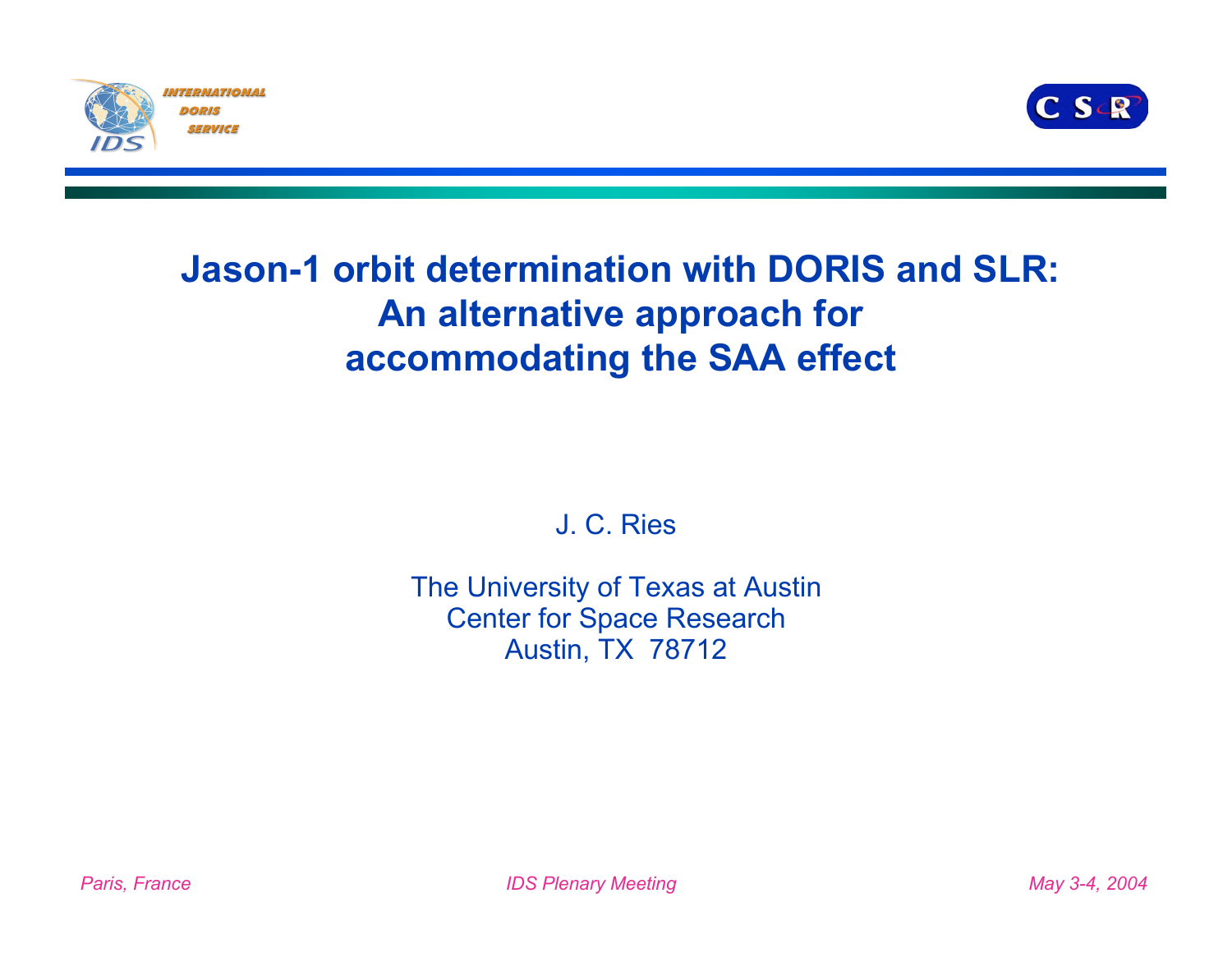

## **SAA Effect on Jason-1**



The South Atlantic

- It is clear that the oscillator on Jason-1 experiences rapid frequency changes during exposure to the increased radiation environment of the SAAΩ
	- Serious effect on station positioning which is becoming progressively worse
	- Strategies to accommodate this being investigated
	- Effect on POD appears to be less serious, so far

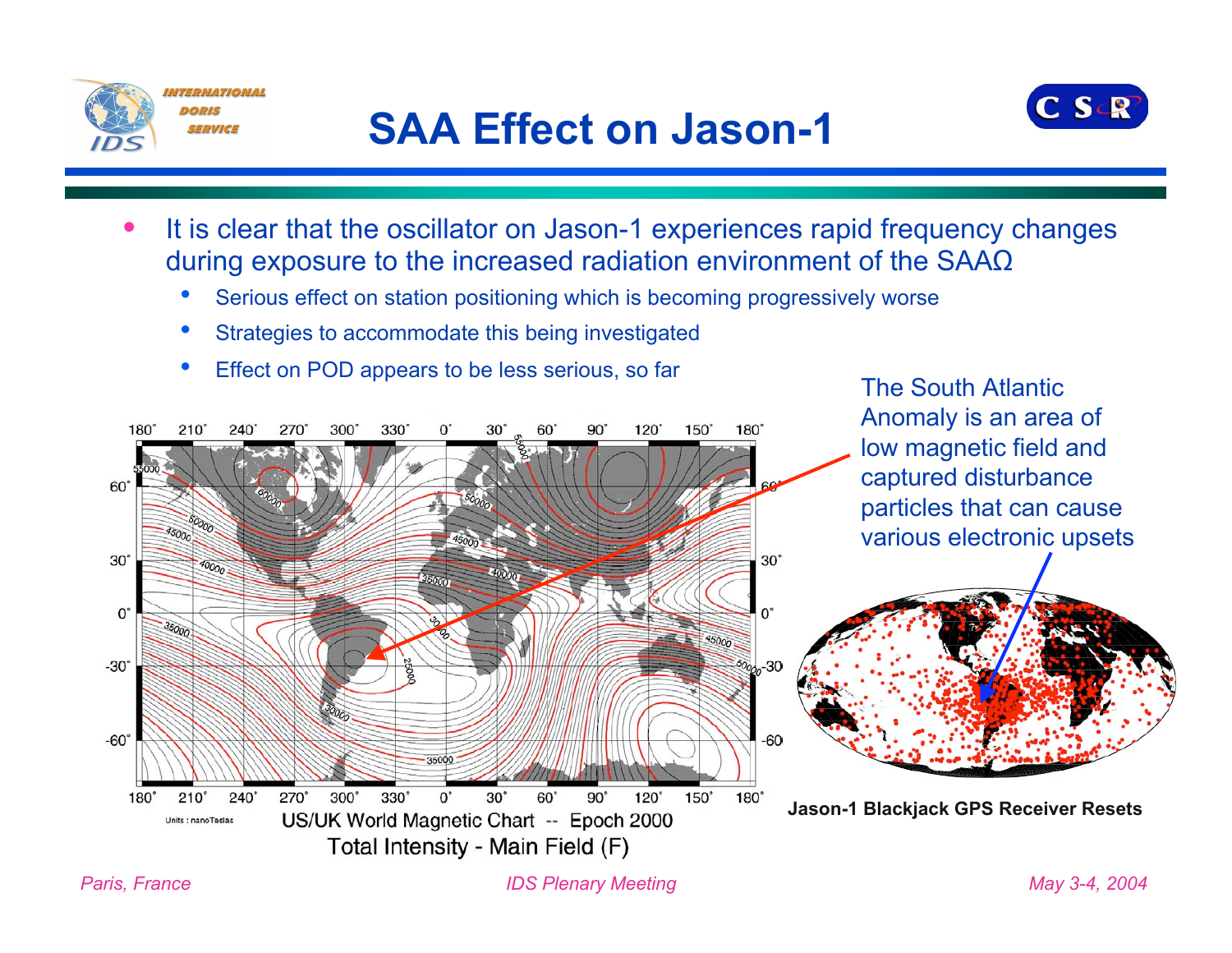

# **Stations Affected by SAA**





**Is the SAA impacting POD accuracy in the long term as the effect increases with time?**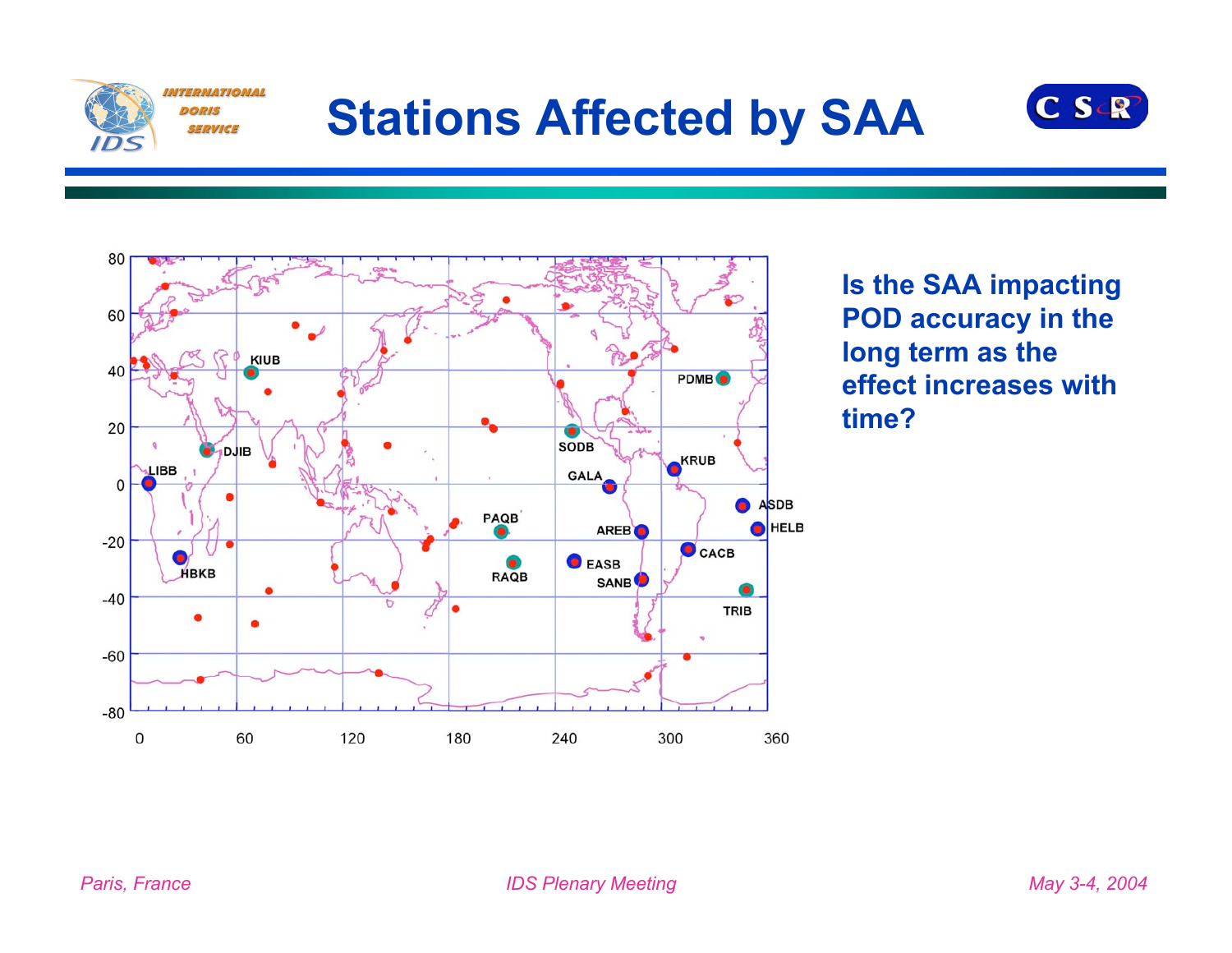

## **DORIS on Jason-1 and T/P**





**Station**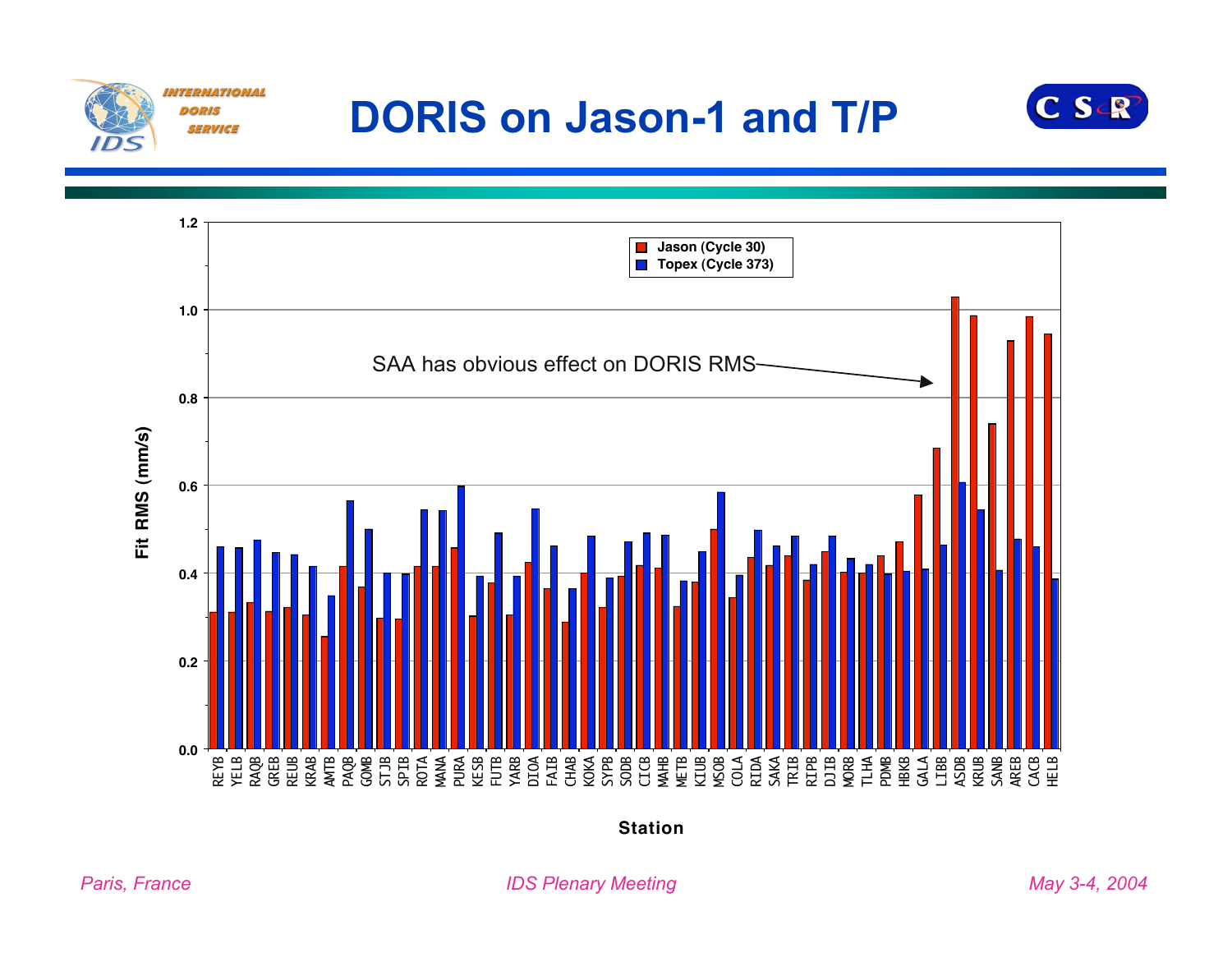



- Using 'Guier Plane' analysis on post-fit residuals, it possible to infer the apparent orbit error along two orthogonal directions: along-track and slant-range (similar to bias and time-bias for SLR)
	- Minimal sensitivity to out-of-plane (cross-track) orbit error; ignored
	- This 'navigation solution' will reflect orbit errors and station coordinate errors, but generally to be dominated by orbit errors
	- The residual frequency offset and troposphere are also estimated
- Passes with large SAA effect have large 'navigation' errors
- Typical editing removes weak, low-elevation passes, passes with large gaps or passes with excess noise, tossing ~9% of the data
	- Tolerance on navigation solutions is quite loose
- Tight editing on navigation solutions (30 cm, 2.5% troposphere) leads to the additional loss of another 15% or more of the data
	- Nearly all data from SAA stations is caught and removed
	- Some weaker passes from other sites are also 'caught in the net'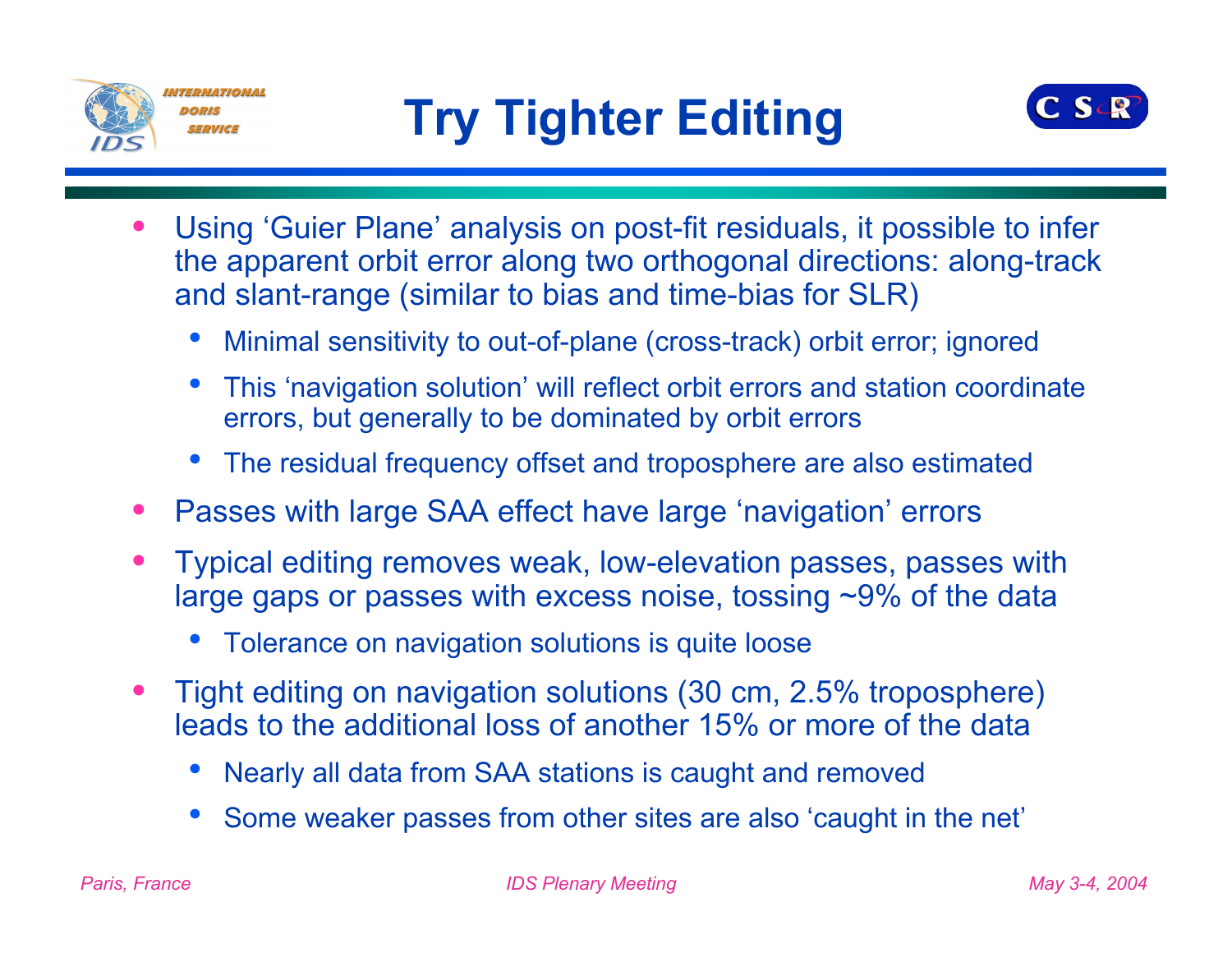

#### **Earlier Results**



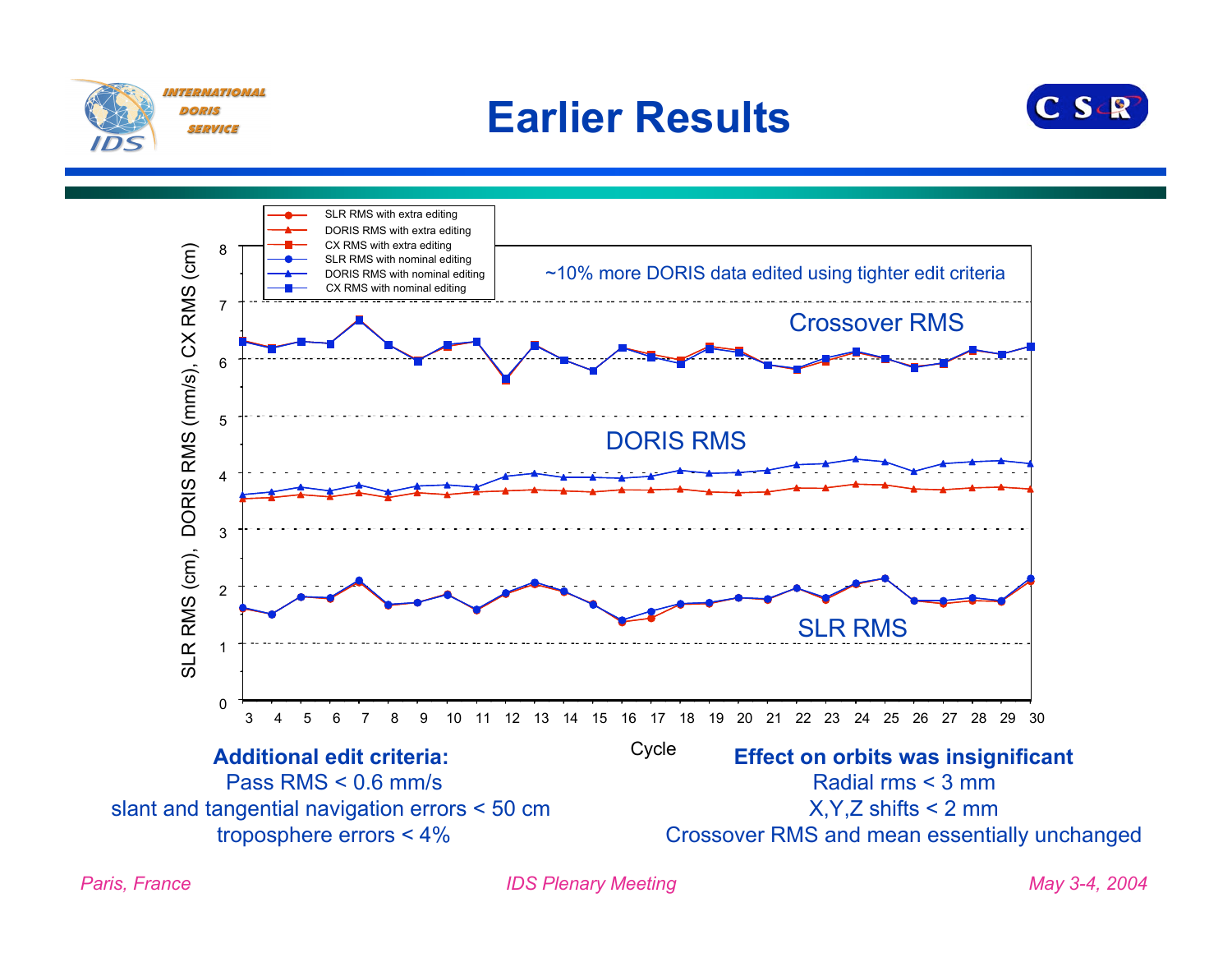

DORIS SERVICE **Effect of SSA on Station Navigation Errors**



|                            |          |                |                | Cycle 3 (RMS=0.35 mm/s) |                         |                         |     |                            |          |                                        |        | Cycle 63 (RMS=0.45 mm/s) |                |  |
|----------------------------|----------|----------------|----------------|-------------------------|-------------------------|-------------------------|-----|----------------------------|----------|----------------------------------------|--------|--------------------------|----------------|--|
| station                    | # pass   | east           | std            | north                   | std                     | ht                      | std | station                    | # pass   | east                                   | std    | north                    | std            |  |
| <b>ADEA</b>                | 47       | 2              | 1              | -1                      | 1                       | 0                       | 1   | <b>ASDB</b>                | 2        | 32                                     | 10     | $-36$                    |                |  |
| <b>AMTB</b>                | 26       | -4             | 2              | -2                      | 1                       | $-1$                    | 1   | <b>CHAB</b>                | 61       | 4                                      | 2      | $-2$                     |                |  |
| <b>AREB</b>                | 12       | $\mathbf{2}$   | $\mathbf{2}$   | 6                       | $\mathbf{2}$            | $-12$                   | 2   | <b>CICB</b>                | 34       |                                        | 2      | 4                        | 2              |  |
| <b>ASDB</b>                | 4        | $-6$           | 9              | -4                      | 6                       | $-13$                   | 3   | <b>COLA</b>                | 28       | 7                                      | 2      | 1                        | 3              |  |
| <b>BADA</b>                | 52       | 1              | 1              | -1                      | 1                       | 1                       |     | <b>DJIB</b>                | 31       | -2                                     | 2      | 14                       | 3              |  |
| <b>CACB</b><br><b>CHAB</b> | 6<br>29  | $-4$<br>4      | 4              | $-19$<br>-1             | 3<br>$\overline{2}$     | $-9$<br>1               | Δ   | <b>EASB</b>                | 24       | $-11$                                  | 6      | $-40$                    |                |  |
| <b>CICB</b>                | 14       | 1              |                | 4                       | $\overline{\mathbf{2}}$ | $-2$                    |     | <b>EVEB</b><br><b>FAIB</b> | 21<br>62 | -1<br>1                                |        | $\overline{0}$<br>1      |                |  |
| <b>COLA</b>                | 16       |                | 3              | 3                       | $\overline{\mathbf{2}}$ | $\mathbf 2$             |     | <b>FUTB</b>                | 31       | -2                                     |        | -4                       |                |  |
| <b>DIOA</b>                | 18       | $\frac{2}{-2}$ | 3              | -3                      | $\overline{\mathbf{2}}$ | 5                       |     | <b>GREB</b>                | 35       | 1                                      | 3      | -3                       | 3              |  |
| <b>DJIB</b>                | 25       | 0              | 2              | 3                       | 2                       | 1                       |     | <b>HBKB</b>                | 29       | -6                                     |        | $-22$                    | 3              |  |
| <b>EASB</b>                | 23       | $-2$           | $\mathbf 2$    | -1                      | 2                       | 3                       |     | <b>KESB</b>                | 36       | 4                                      | 3      | -8                       | $\overline{2}$ |  |
| <b>EVEB</b>                | 11       | -4             | 3              |                         |                         | 7                       |     | <b>KIUB</b>                | 40       | -2                                     | 2      | 2                        | 2              |  |
| <b>FAIB</b>                | 50       | 1              | 1              | -2                      |                         | 3                       |     | <b>KOLB</b>                | 37       | 2                                      | 2      | 17                       | 2              |  |
| <b>FUTB</b>                | 19       |                | 2              | 4                       |                         | 5                       |     | <b>KRAB</b>                | 63       | 4                                      | 1      | 0                        |                |  |
| <b>GOMB</b>                | 33       |                |                |                         |                         |                         |     | <b>KRUB</b>                | 11       | $-18$                                  | 15     | 69                       |                |  |
| <b>GREB</b><br><b>HBKB</b> | 32<br>29 | -3             |                | -8                      |                         |                         |     | <b>LIBB</b>                | 13       | $-14$                                  | 9      | 41                       | 6              |  |
| <b>HELB</b>                | 15       | 3              | $\overline{2}$ | $-14$                   | $\overline{2}$          | -4                      |     | <b>MAHB</b>                | 16       | 15                                     | 4      | 7                        |                |  |
| <b>KESB</b>                | 30       | $-2$           | 1              | -1                      | $\overline{2}$          | $-1$                    |     | <b>MARB</b><br><b>METB</b> | 59<br>9  | -2<br>8                                | 2<br>2 | -9<br>-2                 | 2<br>3         |  |
| <b>KIUB</b>                | 32       | $-3$           | 2              | -3                      | 1                       | 1                       |     | <b>PAQB</b>                | 31       | -4                                     | 2      | $-11$                    | 3              |  |
| <b>KOKA</b>                | 30       | 0              |                | 3                       |                         | -2                      |     | <b>PDMB</b>                | 17       | -11                                    |        | -6                       | 3              |  |
| <b>KRAB</b>                | 30       | 2              |                | -1                      |                         | 0                       |     | <b>RAQB</b>                | 30       | 0                                      |        | $-10$                    | 2              |  |
| <b>KRUB</b>                | 15       | $\overline{2}$ |                | 10                      | $\overline{2}$          | -1                      |     | <b>REUB</b>                | 34       | 7                                      |        | -9                       |                |  |
| <b>LIBB</b>                | 14       | -4             | $\overline{2}$ | 6                       | 3                       | -4                      |     | <b>REYB</b>                | 12       | 0                                      | 3      | 1                        | 3              |  |
| <b>MAHB</b>                | 20       | 1              | 2              | 3                       | 1                       | 2                       |     | <b>RIDA</b>                | 32       | 9                                      |        | $-15$                    |                |  |
| <b>MANA</b><br><b>MARB</b> | 27<br>41 | $\overline{2}$ | $\overline{2}$ |                         | 2                       | -1<br>2                 |     | <b>RIPB</b>                | 59       |                                        | 4      | -1                       |                |  |
| <b>METB</b>                | 39       |                |                |                         |                         | 0                       |     | <b>ROTA</b>                | 55       | 8                                      |        | 8                        | 3              |  |
| <b>MORA</b>                | 20       | 0              |                | -3                      | 2                       |                         |     | <b>SALB</b><br><b>SANB</b> | 20<br>6  | -7<br>$-23$                            | 5<br>8 | 28<br>$-53$              | 16             |  |
| <b>MSOB</b>                | 22       | -6             | 3              | -3                      | 3                       | 0                       |     | <b>SODB</b>                | 30       | 3                                      | 5      | 17                       | $\overline{2}$ |  |
| <b>PAQB</b>                | 20       | 1              | 2              | 2                       |                         |                         |     | <b>SPJB</b>                | 24       | $\overline{9}$                         |        | $-6$                     | 3              |  |
| <b>PDMB</b>                | 18       | $\overline{2}$ | $\mathbf 2$    | -5                      | 3                       | 3                       |     | <b>STJB</b>                | 1        | 2                                      |        | -9                       |                |  |
| <b>RAQB</b>                | 18       | $-1$           | $\mathbf 2$    |                         |                         | -4                      |     | <b>SYPB</b>                | 54       | -2                                     |        | 5                        |                |  |
| <b>REUB</b>                | 1        | 0              | 0              |                         | 0                       | $-11$                   |     | <b>THUB</b>                | 31       | $\overline{2}$                         |        | $-2$                     |                |  |
| <b>REYB</b>                | 11<br>48 | $-2$<br>$-1$   |                | $\bf{0}$                |                         | $\overline{\mathbf{3}}$ |     | <b>TLHA</b>                | 20       | $-10$                                  |        | 1                        | 3              |  |
| <b>RIPB</b><br><b>ROTA</b> | 43       | 0              |                | -1<br>$-2$              |                         | 3<br>3                  |     | <b>TRIB</b>                | 33       | $-19$                                  |        | -6                       | 3              |  |
| <b>SANB</b>                | 20       | 1              | 1              | $-11$                   | $\overline{2}$          | -3                      |     | <b>YARB</b>                | 40<br>61 | 5<br>3                                 | 1<br>1 | $-1$<br>$-2$             | $\overline{2}$ |  |
| <b>SODB</b>                | 25       |                | $\overline{2}$ | 5                       |                         | $\overline{\mathbf{3}}$ |     | <b>YELB</b>                |          |                                        |        |                          |                |  |
| <b>STJB</b>                | 37       | -1             |                | -2                      |                         | -1                      |     |                            |          |                                        |        |                          |                |  |
| <b>SYPB</b>                | 34       | -1             |                | 0                       |                         | 0                       |     |                            |          |                                        |        |                          |                |  |
| <b>TLHA</b>                | 30       |                |                | 2                       |                         | 0                       |     |                            |          | The worst is not represented here; son |        |                          |                |  |
| <b>YARB</b>                | 31       |                |                | $-2$                    |                         | -1                      |     |                            |          | stations not even passing CNES editin  |        |                          |                |  |
| <b>YELB</b>                | 49       | 0              | 3              | $-3$                    | 3                       | $-2$                    |     |                            |          |                                        |        |                          |                |  |

|                            |                      |                         |                              | Cycle 63 (RMS=0.45 mm/s)      |                         |                              |                                                   |
|----------------------------|----------------------|-------------------------|------------------------------|-------------------------------|-------------------------|------------------------------|---------------------------------------------------|
| station                    | # pass               | east                    | std                          | north                         | std                     | ht                           | std                                               |
| <b>ASDB</b>                | $\overline{2}$<br>61 | 32<br>$\overline{4}$    | 10                           | $-36$                         | 1                       | $-98$                        | 3                                                 |
| <b>CHAB</b><br><b>CICB</b> | 34                   | 1                       |                              | $-2$<br>4                     | $\overline{1}$          | $\frac{2}{3}$                | $\overline{\mathbf{1}}$<br>1                      |
| <b>COLA</b>                | 28                   | $\overline{7}$          |                              | 1                             |                         |                              | 1                                                 |
| <b>DJIB</b>                | 31                   | $-2$                    |                              | 14                            | $\frac{2}{3}$           | $\overline{8}$               |                                                   |
| <b>EASB</b>                | 24                   | $-11$                   | 22226                        | $-40$                         | $\ddot{\bf{4}}$         | $-22$                        | $\frac{2}{5}$                                     |
| <b>EVEB</b>                | 21                   | $-1$                    | $\overline{\mathbf{2}}$      | $\overline{\mathbf{0}}$       | $\overline{\mathbf{2}}$ |                              | 1                                                 |
| FAIB                       | 62                   | 1                       | 1                            | 1                             | 1                       | $\frac{6}{4}$                | 1                                                 |
| <b>FUTB</b>                | 31                   | $-2$                    |                              | $-4$                          |                         | $\overline{7}$               | 1                                                 |
| <b>GREB</b>                | 35                   | 1                       |                              | $-3$                          |                         | 9                            |                                                   |
| <b>HBKB</b>                | 29                   | $-6$                    | 335322                       | $-22$                         | 233222                  | 18                           | $\begin{array}{c}\n2 \\ 2 \\ 2 \\ 1\n\end{array}$ |
| <b>KESB</b>                | 36                   | $\overline{\mathbf{4}}$ |                              | $-8$                          |                         | 4                            |                                                   |
| <b>KIUB</b>                | 40                   | $-2$                    |                              | $\mathbf 2$                   |                         | 5                            |                                                   |
| <b>KOLB</b>                | 37                   | $\overline{\mathbf{2}}$ |                              | 17                            |                         | 4                            | 1                                                 |
| <b>KRAB</b>                | 63                   | $\overline{4}$          | 1                            | $\mathbf 0$                   | $\overline{\mathbf{1}}$ | 3                            | 1                                                 |
| <b>KRUB</b>                | 11                   | $-18$                   | 15                           | 69                            | 6                       | 32                           | 11                                                |
| <b>LIBB</b><br><b>MAHB</b> | 13                   | $-14$<br>15             | 9<br>$\overline{\mathbf{4}}$ | 41<br>$\overline{\mathbf{7}}$ | 6<br>4                  | $-44$                        | 631212132321                                      |
| <b>MARB</b>                | 16<br>59             | $-2$                    |                              | -9                            |                         | $\overline{\mathbf{1}}$<br>8 |                                                   |
| <b>METB</b>                | 9                    | 8                       | $\frac{2}{2}$                | $-2$                          |                         | 7                            |                                                   |
| <b>PAQB</b>                | 31                   | $-4$                    |                              | $-11$                         |                         |                              |                                                   |
| <b>PDMB</b>                | 17                   | $-11$                   | 4                            | -6                            |                         | 3<br>5                       |                                                   |
| <b>RAQB</b>                | 30                   | 0                       | 1                            | $-10$                         |                         | $\tilde{4}$                  |                                                   |
| <b>REUB</b>                | 34                   | 7                       | 4                            | -9                            |                         | 1                            |                                                   |
| <b>REYB</b>                | 12                   | 0                       |                              | 1                             |                         | $-2$                         |                                                   |
| <b>RIDA</b>                | 32                   | 9                       | $\frac{3}{6}$                | $-15$                         |                         | 16                           |                                                   |
| <b>RIPB</b>                | 59                   | Ĭ.                      | $\mathbf 4$                  | $-1$                          |                         | 18                           |                                                   |
| <b>ROTA</b>                | 55                   | 8                       | 35852                        | 8                             | 23332334335             | $\overline{9}$               |                                                   |
| <b>SALB</b>                | 20                   | $-7$                    |                              | 28                            |                         | 12                           | 6<br>5<br>2<br>1                                  |
| <b>SANB</b>                | 6                    | $-23$                   |                              | $-53$                         | 16                      | 24                           |                                                   |
| <b>SODB</b>                | 30                   | 3922                    |                              | 17                            | $\frac{2}{3}$           | 14                           |                                                   |
| <b>SPJB</b>                | 24                   |                         | 0                            | $-6$                          |                         | 4<br>4                       |                                                   |
| <b>STJB</b><br><b>SYPB</b> | 1<br>54              |                         | 1                            | -9                            | 0<br>1                  | 8                            | $\mathbf 0$<br>1                                  |
| <b>THUB</b>                | 31                   | $\mathbf 2$             | 1                            | $\frac{5}{-2}$                | 1                       | $\overline{2}$               |                                                   |
| <b>TLHA</b>                | 20                   | $-10$                   | 4                            | 1                             |                         | 4                            |                                                   |
| <b>TRIB</b>                | 33                   | $-19$                   | 6                            | $-6$                          | $\frac{3}{2}$           | 18                           | $\frac{1}{2}$                                     |
| <b>YARB</b>                | 40                   | 5                       | 1                            | $-1$                          |                         | 1                            | $\overline{\mathbf{1}}$                           |
| <b>YELB</b>                | 61                   | $\overline{\mathbf{3}}$ | 1                            | $-2$                          | 1                       | 6                            | 1                                                 |

The worst is not represented here; some stations not even passing CNES editing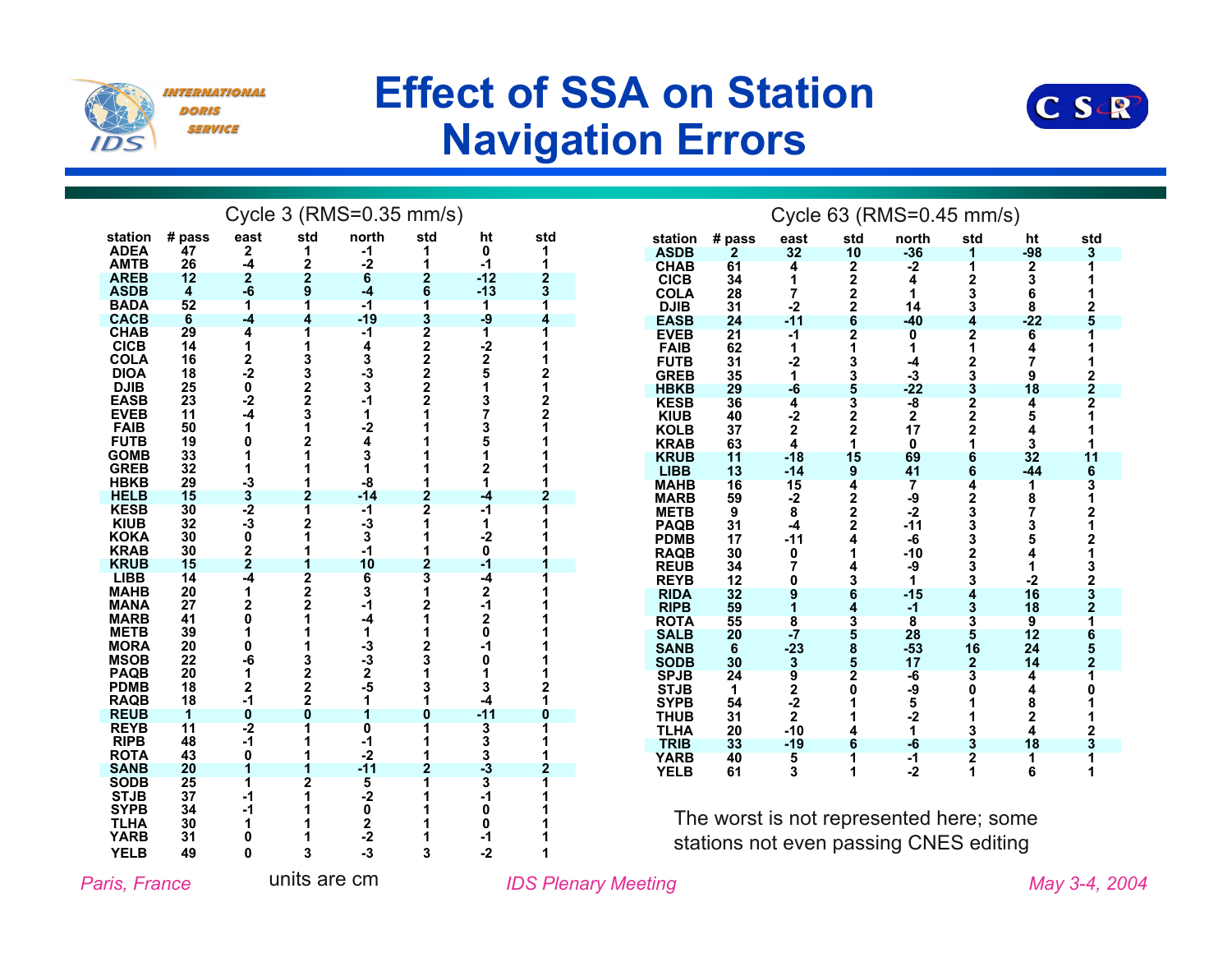

#### **Effect of Editing on Navigation Errors**



Cycle 63 Nominal Editing (RMS = 0.45 mm/s) Cycle 63 Tight Editing (RMS = 0.36 mm/s)

| station                    | # pass         | east                        | std                                             | north                   | std                     | ht                      | std                                                    |
|----------------------------|----------------|-----------------------------|-------------------------------------------------|-------------------------|-------------------------|-------------------------|--------------------------------------------------------|
| <b>ASDB</b>                | $\overline{2}$ | 32                          | 10                                              | $-36$                   | 1                       | $-98$                   | 3                                                      |
| <b>CHAB</b>                | 61             | 4                           | 2222621335322                                   | $-2$                    | $\overline{\mathbf{1}}$ | $\frac{2}{3}$           | $\overline{\mathbf{1}}$                                |
| <b>CICB</b>                | 34             | 1                           |                                                 | 4                       | $\frac{2}{3}$           |                         | 1                                                      |
| <b>COLA</b>                | 28             | 7                           |                                                 | 1                       |                         |                         |                                                        |
| <b>DJIB</b>                | 31             | $-2$                        |                                                 | 14                      |                         | 8                       | 125                                                    |
| <b>EASB</b>                | 24             | $-11$                       |                                                 | $-40$                   | 4                       | $-22$                   |                                                        |
| <b>EVEB</b>                | 21             | $-1$                        |                                                 | $\overline{\mathbf{0}}$ | $\overline{\mathbf{2}}$ | $6\phantom{a}$          |                                                        |
| <b>FAIB</b>                | 62             | 1                           |                                                 | 1                       | 1                       | 4                       | $\frac{1}{1}$                                          |
| <b>FUTB</b>                | 31             | $-2$                        |                                                 | $-4$                    |                         | 7                       |                                                        |
| <b>GREB</b>                | 35             | 1                           |                                                 | $-3$                    | 23322                   | 9                       | $\begin{array}{c}\n 2 \\  2 \\  2 \\  1\n \end{array}$ |
| <b>HBKB</b>                | 29             | -6                          |                                                 | $-22$                   |                         | 18                      |                                                        |
| <b>KESB</b><br><b>KIUB</b> | 36<br>40       | 4<br>$-2$                   |                                                 | $\frac{-8}{2}$          |                         | 4                       |                                                        |
| <b>KOLB</b>                | 37             | $\overline{\mathbf{2}}$     |                                                 | 17                      | $\overline{2}$          | 5                       | 1                                                      |
| <b>KRAB</b>                | 63             | 4                           | $\overline{\mathbf{1}}$                         | $\pmb{0}$               | 1                       | 4<br>3                  | 1                                                      |
| <b>KRUB</b>                | 11             | $-18$                       | 15                                              | 69                      | 6                       | 32                      | 11                                                     |
| <b>LIBB</b>                | 13             | $-14$                       | 9                                               | 41                      | 6                       | $-44$                   |                                                        |
| <b>MAHB</b>                | 16             | 15                          | 4                                               | $\overline{\mathbf{7}}$ | 4                       | 1                       |                                                        |
| <b>MARB</b>                | 59             | $-2$                        |                                                 | -9                      |                         |                         |                                                        |
| <b>METB</b>                | 9              | 8                           | $\begin{array}{c} 2 \\ 2 \\ 2 \\ 4 \end{array}$ | $-2$                    |                         | 8735                    |                                                        |
| <b>PAQB</b>                | 31             | $-4$                        |                                                 | $-11$                   |                         |                         |                                                        |
| <b>PDMB</b>                | 17             | $-11$                       |                                                 | -6                      |                         |                         |                                                        |
| <b>RAQB</b>                | 30             | 0                           | 1                                               | $-10$                   |                         | $\ddot{\bf{4}}$         |                                                        |
| <b>REUB</b>                | 34             | 7                           | 4                                               | -9                      |                         | 1                       |                                                        |
| <b>REYB</b>                | 12             | 0                           |                                                 | 1                       | 2333233                 | $-2$                    |                                                        |
| <b>RIDA</b>                | 32             | 9                           |                                                 | $-15$                   | 4                       | 16                      |                                                        |
| <b>RIPB</b>                | 59             | 1                           |                                                 | $-1$                    | $\frac{3}{3}$           | 18                      |                                                        |
| <b>ROTA</b>                | 55             | 8                           | 36435852                                        | $\overline{\mathbf{8}}$ |                         | $\overline{9}$          | 631212132321652                                        |
| <b>SALB</b>                | 20             | -7                          |                                                 | 28                      | $\overline{\mathbf{5}}$ | 12                      |                                                        |
| <b>SANB</b>                | 6              |                             |                                                 | $-53$                   | 16                      | 24                      |                                                        |
| <b>SODB</b>                | 30             | $-23$<br>$9$<br>$2$<br>$-2$ |                                                 | 17                      | $\overline{\mathbf{2}}$ | 14                      |                                                        |
| <b>SPJB</b>                | 24             |                             |                                                 | $-6$                    | 3                       | 4                       | $\overline{\mathbf{1}}$                                |
| <b>STJB</b>                | 1              |                             | 0                                               | -9                      | $\pmb{0}$               | 4                       | 0                                                      |
| <b>SYPB</b>                | 54             |                             | 1                                               | $\frac{5}{-2}$          | 1                       | 8                       |                                                        |
| <b>THUB</b>                | 31             | $\overline{\mathbf{2}}$     | 1                                               |                         | 1                       | $\overline{\mathbf{2}}$ |                                                        |
| <b>TLHA</b>                | 20             | $-10$                       | 4                                               | 1                       | 3                       | 4                       | 1123                                                   |
| <b>TRIB</b>                | 33             | $-19$                       | 6                                               | -6                      | $\frac{3}{2}$           | 18                      |                                                        |
| <b>YARB</b>                | 40             | $\frac{5}{3}$               | 1                                               | $-1$                    |                         | 1                       |                                                        |
| <b>YELB</b>                | 61             |                             | 1                                               | $-2$                    | 1                       | 6                       | 1                                                      |

| station     | # pass | east           | std                     | north  | std                     | ht             | std                     |
|-------------|--------|----------------|-------------------------|--------|-------------------------|----------------|-------------------------|
| <b>CHAB</b> | 45     | 4              | 1                       | -1     | 1                       | 2              | 1                       |
| <b>CICB</b> | 23     | 1              | 1                       | 4      | $\overline{2}$          | $\bar{2}$      |                         |
| <b>COLA</b> | 25     | 4              | 2                       | 1      | $\overline{\mathbf{c}}$ | 5              | 1                       |
| <b>DJIB</b> | 19     | $\frac{3}{2}$  | $\overline{\mathbf{c}}$ | 7      |                         | $\frac{8}{6}$  | 2                       |
| <b>EVEB</b> | 9      |                | $\overline{2}$          | 3<br>0 | 3<br>3                  |                | 1                       |
| <b>FAIB</b> | 58     | 1              | 1                       |        | 1                       | 4              | 1                       |
| <b>FUTB</b> | 26     | 1              | 1                       | -3     | 2<br>2                  | 6<br>8         | 1                       |
| <b>GREB</b> | 28     | 0              | 1                       | 0      |                         |                | 1                       |
| <b>KESB</b> | 27     | 7              | 2                       | -7     | $\overline{\mathbf{2}}$ | 6              | $\overline{2}$          |
| <b>KIUB</b> | 32     |                | $\overline{2}$          | 0      | 1                       |                | 1                       |
| <b>KOLB</b> | 27     | $\frac{3}{2}$  | $\bar{\mathbf{2}}$      | 13     | 2                       | 5533893        | 1                       |
| <b>KRAB</b> | 58     | 4              | 1                       | 0      | 1                       |                | 1                       |
| <b>MAHB</b> | 13     | $\overline{7}$ | 1                       | 4      | 2                       |                | 3                       |
| <b>MARB</b> | 48     | 0              | 1                       | -6     | 1                       |                | 1                       |
| <b>METB</b> | 6      | 12             | 2                       | $-2$   | 4                       |                | $\overline{\mathbf{c}}$ |
| <b>PAQB</b> | 23     | $-2$           | 1                       | $-10$  | $\overline{\mathbf{c}}$ |                | 1                       |
| <b>PDMB</b> | 12     | $-4$           | $\overline{2}$          | -6     | $\bar{3}$<br>2          | $\ddot{4}$     | 3                       |
| <b>RAQB</b> | 26     | 0              | 1                       | -8     |                         | 4              | 1                       |
| <b>REUB</b> | 20     | 3<br>8         | $\overline{2}$          | 1      | 3<br>3<br>2             | 3              | 2                       |
| <b>REYB</b> | 3      |                | $\frac{6}{2}$           | -8     |                         | $-1$           | 4<br>3                  |
| <b>RIDA</b> | 21     | -8             |                         | -4     |                         | 9              |                         |
| <b>RIPB</b> | 45     | -6             | 1                       | $-7$   | 1                       | 10             | 1                       |
| <b>ROTA</b> | 34     | 0              | 1                       | 3      | 1                       | 6              | 1                       |
| <b>SODB</b> | 21     | $-1$           | 3                       | 14     | 1                       | 12             | 2                       |
| <b>SPJB</b> | 12     | 14             | $\overline{2}$          | $-7$   | 4                       | 7              | 1                       |
| <b>SYPB</b> | 45     | $-1$           | 1                       | 5      | 1                       | 9              | 1                       |
| THUB        | 20     | $\mathbf 2$    | 2                       | -5     | 1                       |                | 1                       |
| TLHA        | 15     | $-7$           | $\bar{3}$<br>2          | $-1$   | 3<br>2                  | 3 <sub>5</sub> | 2<br>2                  |
| <b>TRIB</b> | 12     | 0              |                         | $-4$   |                         |                |                         |
| <b>YARB</b> | 34     | $\frac{4}{2}$  | 1                       | -1     | $\overline{\mathbf{2}}$ | 1              | 1                       |
| <b>YELB</b> | 56     |                | 1                       | $-2$   | 1                       | 6              | 1                       |
|             |        |                |                         |        |                         |                |                         |

Up to 30% of the data is removed using tight editing on station navigation solutions

Systematic height bias remains due to effect of frequency drift model, which must accommodate both SAA and non-SAA drifts units are cm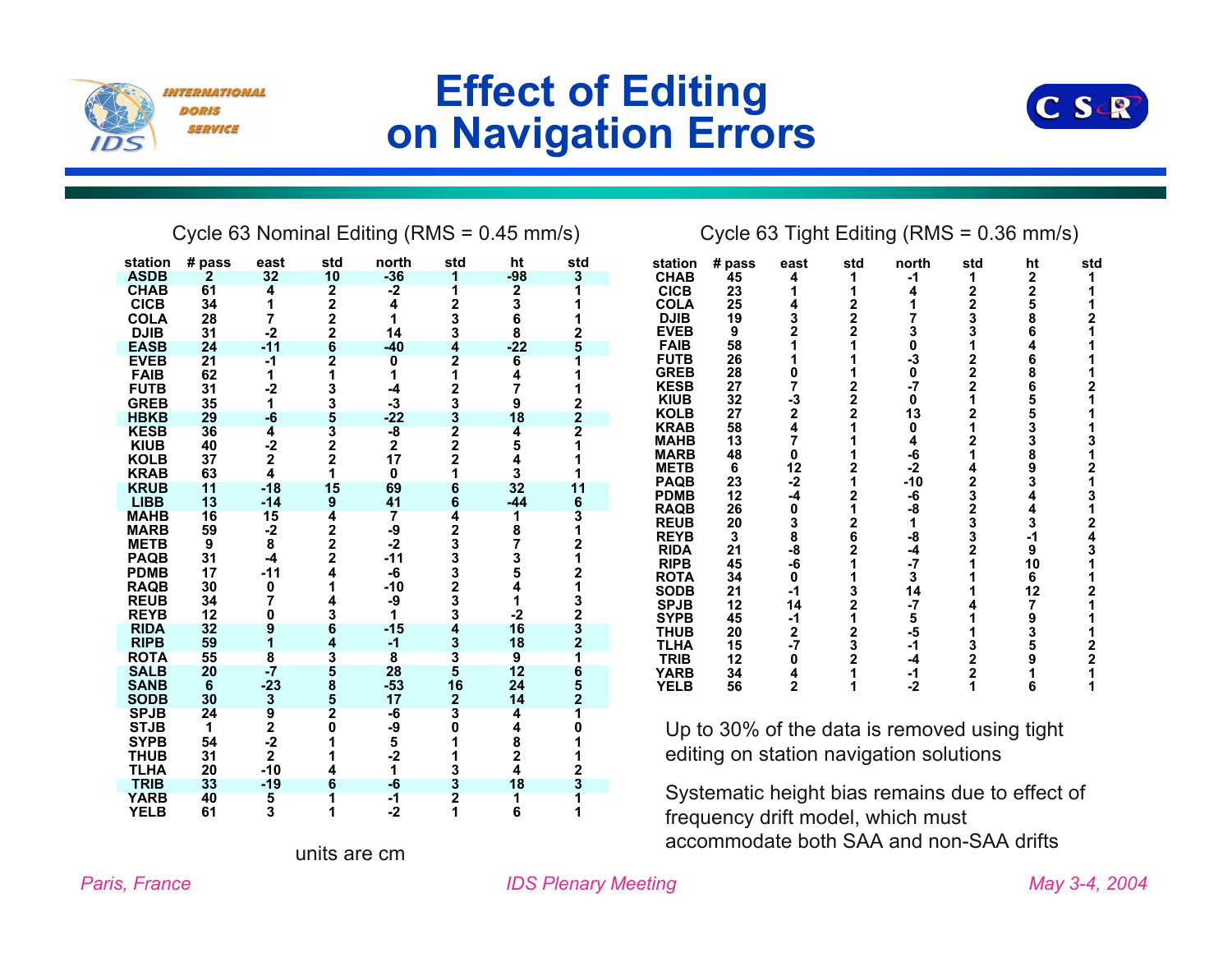

#### **Indirect Effect of SAA on 'non-SAA' Data**





Jason-1 satellite clock in DORIS data (after removal of a long-term polynomial by CNES)



When the SAA effect was smaller, the impact on 'non-SAA' data was negligible

As SAA effect increases, however, the induced slope on 'non-SAA' data becomes a problem

Can problem for non-SAA stations be addressed with a global bias-drift parameter? (effect is not station dependent; it is common to all non-SAA stations through clock model)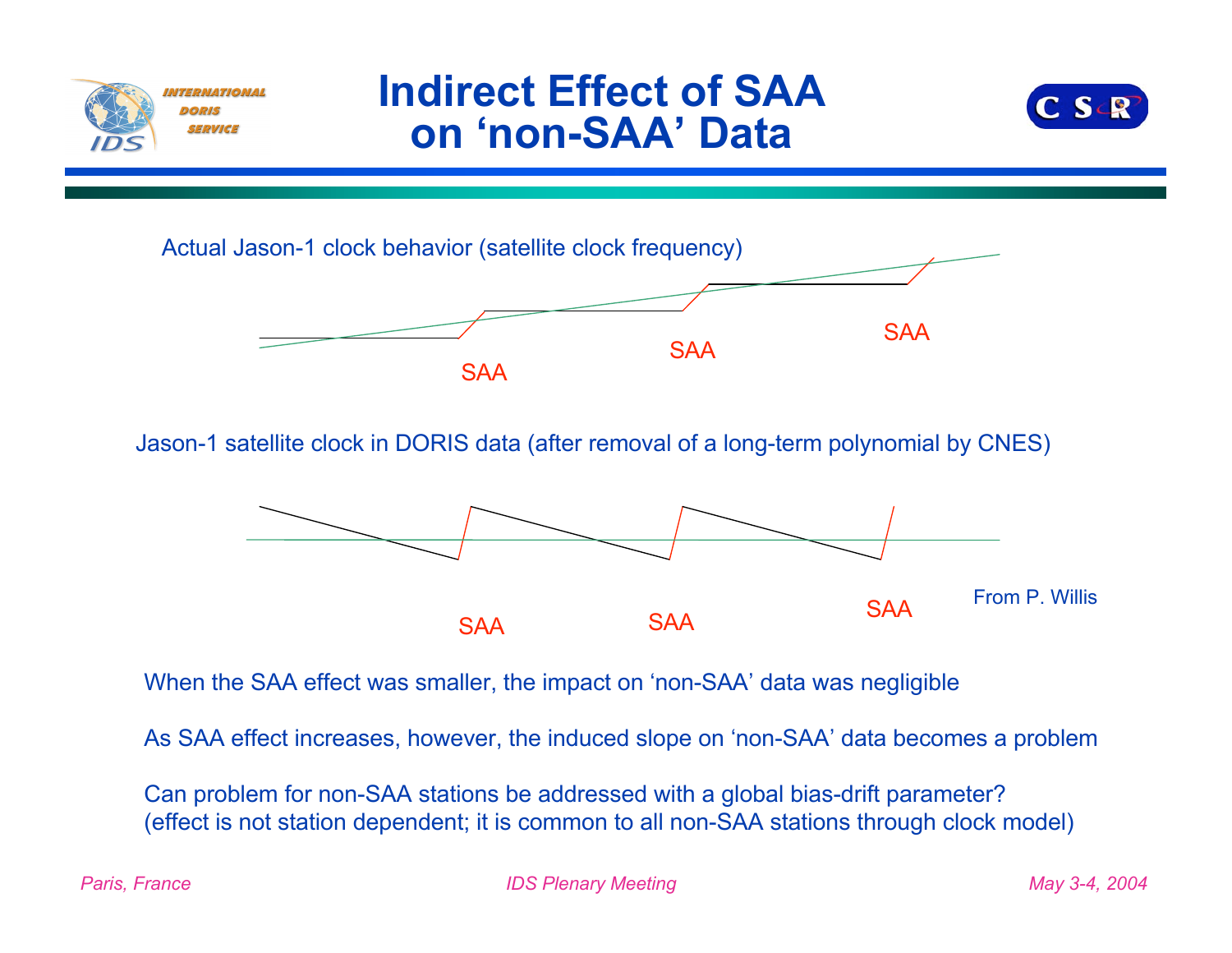

## **Geodetic Consequences**



- There is a systematic error in the frequency model used to scale phase to range that is the result of the SAA effect, which is affecting all DORIS data from Jason-1
	- All stations outside of affected area have height errors which are biased in the opposite sense of the affected stations

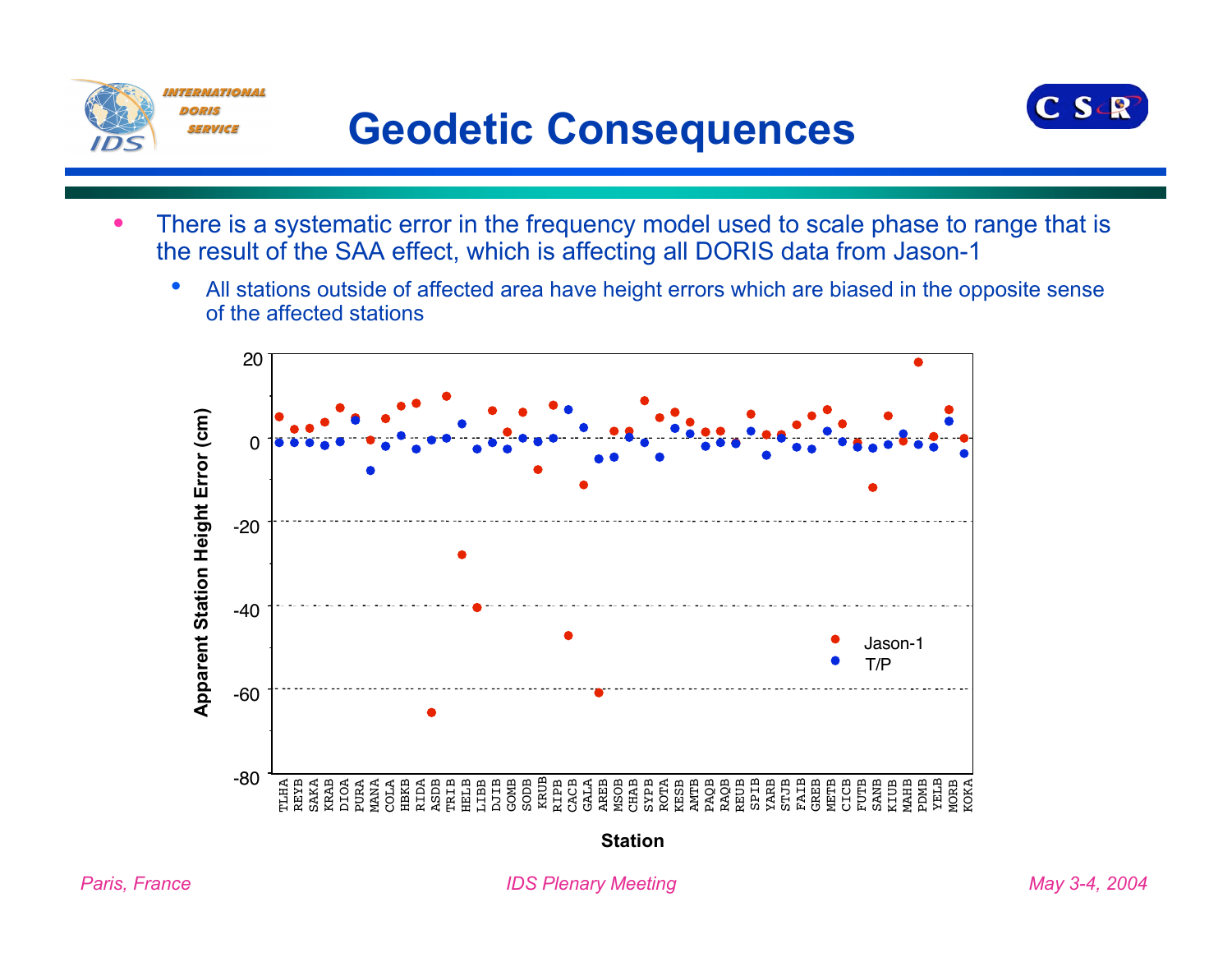

### **Effect of Global Bias-Drift Parameter**



|                                                                                                                                                                                                                                                                                                                                                                                                                                                                                          | Cycle 63 Tight Editing Only<br>$(RMS = 0.36$ mm/s)                                                                                                                                            |                                                                                                                   |     |                                                                                                                                            |     |                                    |     | units are cm                                                                                                                                                                                                                                                                                                                                                                                                                                                              | Cycle 63 Tight Editing and Global Drift<br>(RMS=0.35 mm/s)                                                                                                                                          |                                                                                                         |     |                                                                                                                                                                               |     |                      |     |
|------------------------------------------------------------------------------------------------------------------------------------------------------------------------------------------------------------------------------------------------------------------------------------------------------------------------------------------------------------------------------------------------------------------------------------------------------------------------------------------|-----------------------------------------------------------------------------------------------------------------------------------------------------------------------------------------------|-------------------------------------------------------------------------------------------------------------------|-----|--------------------------------------------------------------------------------------------------------------------------------------------|-----|------------------------------------|-----|---------------------------------------------------------------------------------------------------------------------------------------------------------------------------------------------------------------------------------------------------------------------------------------------------------------------------------------------------------------------------------------------------------------------------------------------------------------------------|-----------------------------------------------------------------------------------------------------------------------------------------------------------------------------------------------------|---------------------------------------------------------------------------------------------------------|-----|-------------------------------------------------------------------------------------------------------------------------------------------------------------------------------|-----|----------------------|-----|
| station<br><b>CHAB</b><br><b>CICB</b><br><b>COLA</b><br><b>DJIB</b><br><b>EVEB</b><br><b>FAIB</b><br><b>FUTB</b><br><b>GREB</b><br><b>KESB</b><br><b>KIUB</b><br><b>KOLB</b><br><b>KRAB</b><br><b>MAHB</b><br><b>MARB</b><br><b>METB</b><br><b>PAQB</b><br><b>PDMB</b><br><b>RAQB</b><br><b>REUB</b><br><b>REYB</b><br><b>RIDA</b><br><b>RIPB</b><br><b>ROTA</b><br><b>SODB</b><br><b>SPJB</b><br><b>SYPB</b><br><b>THUB</b><br><b>TLHA</b><br><b>TRIB</b><br><b>YARB</b><br><b>YELB</b> | # pass<br>45<br>23<br>25<br>19<br>9<br>58<br>26<br>28<br>27<br>32<br>27<br>58<br>13<br>48<br>6<br>23<br>12<br>26<br>20<br>3<br>21<br>45<br>34<br>21<br>12<br>45<br>20<br>15<br>12<br>34<br>56 | east<br>-3<br>$\overline{2}$<br>12<br>-2<br>-4<br>8<br>-8<br>-6<br>0<br>-1<br>14<br>-1<br>2<br>-7<br>$\mathbf{2}$ | std | north<br>-1<br>O<br>13<br>O<br>-6<br>$-2$<br>$-10$<br>-6<br>-8<br>-8<br>-4<br>$-7$<br>3<br>14<br>$-7$<br>5<br>-5<br>-1<br>-4<br>-1<br>$-2$ | std | ht<br>2<br>9<br>10<br>6<br>12<br>6 | std | station<br><b>CHAB</b><br><b>CICB</b><br><b>COLA</b><br><b>DJIB</b><br><b>EVEB</b><br><b>FAIB</b><br><b>FUTB</b><br><b>GREB</b><br><b>KESB</b><br><b>KIUB</b><br><b>KOLB</b><br><b>KRAB</b><br><b>MAHB</b><br><b>MARB</b><br><b>METB</b><br><b>PAQB</b><br><b>PDMB</b><br><b>RAQB</b><br><b>REUB</b><br><b>REYB</b><br><b>RIDA</b><br><b>RIPB</b><br><b>ROTA</b><br><b>SODB</b><br><b>SPJB</b><br><b>SYPB</b><br><b>THUB</b><br><b>TLHA</b><br><b>TRIB</b><br><b>YARB</b> | # pass<br>45<br>23<br>25<br>23<br>10<br>58<br>26<br>27<br>27<br>33<br>27<br>58<br>12<br>49<br>6<br>23<br>12<br>26<br>22<br>$\mathbf{2}$<br>22<br>45<br>36<br>22<br>13<br>48<br>20<br>14<br>12<br>32 | east<br>4<br>0<br>2<br>$-2$<br>-2<br>-1<br>10<br>-6<br>-6<br>-1<br>-4<br>6<br>-3<br>-3<br>-6<br>-4<br>3 | std | north<br>2<br>10<br>$\overline{2}$<br>$\overline{2}$<br>-3<br>-3<br>-5<br>11<br>$-2$<br>2<br>-3<br>$-2$<br>$-10$<br>-6<br>-6<br>-3<br>$-3$<br>-6<br>-4<br>2<br>13<br>-3<br>-2 | std | ht<br>-3<br>-3<br>-2 | std |
| Average                                                                                                                                                                                                                                                                                                                                                                                                                                                                                  |                                                                                                                                                                                               | $\mathbf{2}$                                                                                                      |     | $-1$                                                                                                                                       |     | 5                                  |     | <b>YELB</b><br>Average                                                                                                                                                                                                                                                                                                                                                                                                                                                    | 56                                                                                                                                                                                                  | $\mathbf 2$<br>0                                                                                        |     | 0                                                                                                                                                                             |     |                      |     |

Bias in all 3 components has been reduced or removed through a single extra parameter

Note: bias-drift parameter CANNOT be used if data affected by SAA are not edited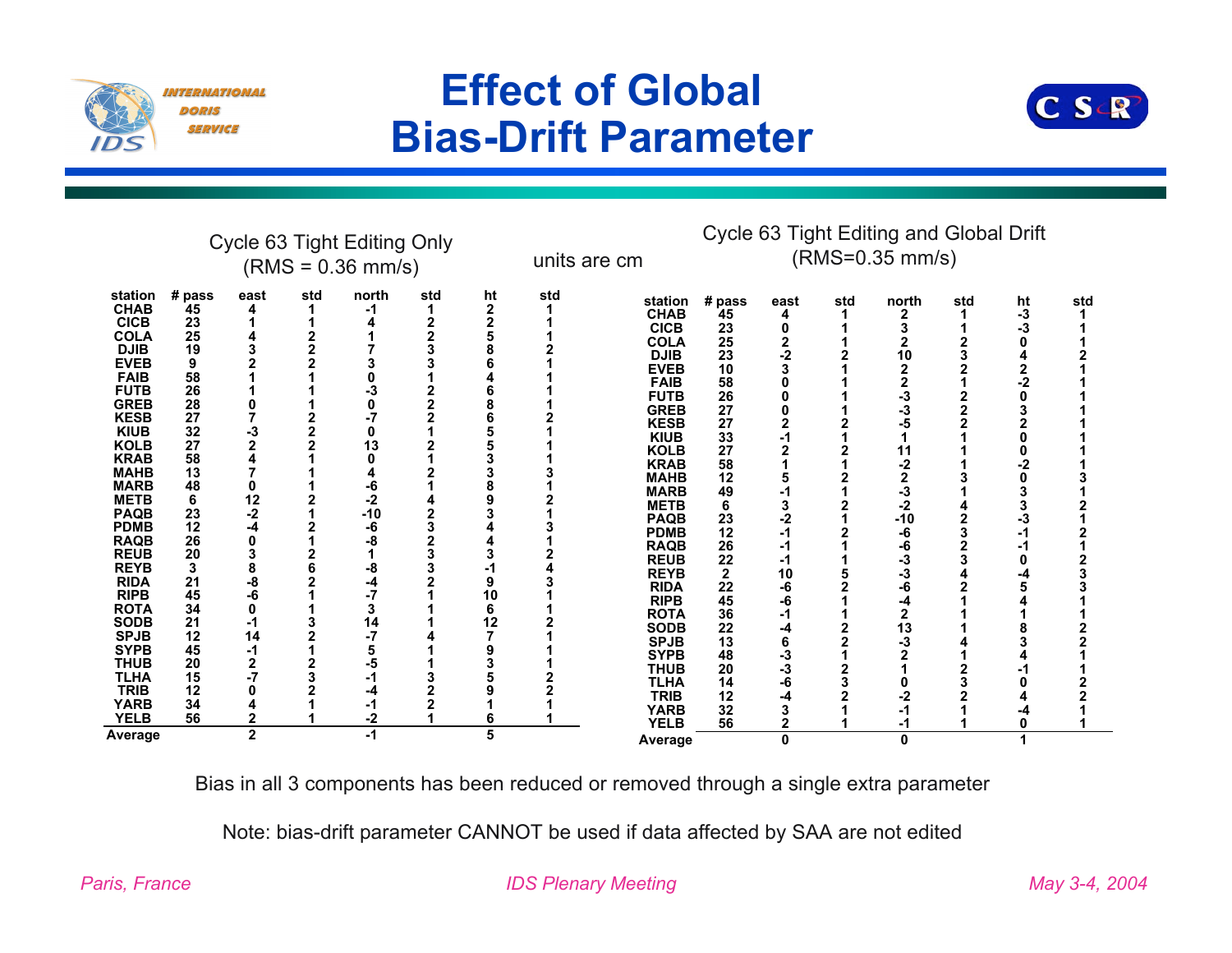

## **Bias-drift vs Time**



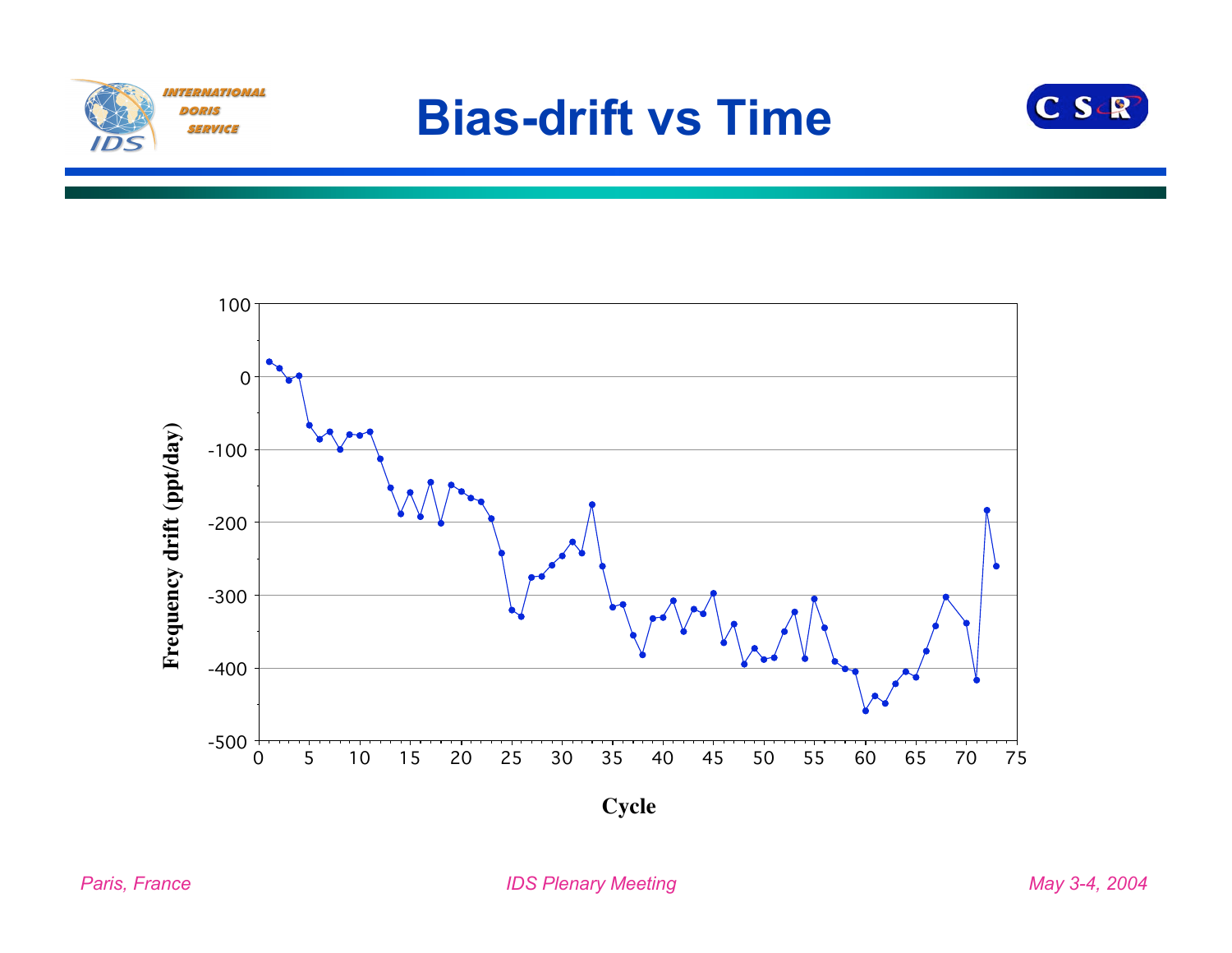



- In spite of strong SAA effect on fits, POD is only slightly affected (in the case of these 10-day dynamic orbits; reduced-dynamics will be much more affected)
	- Strong editing of affected stations provides only modest orbit improvement
	- Adding a global bias-drift parameter has an insignificant effect on orbit quality
		- Removes systematic error in residuals that looks like station height error (leading to slightly better fits)
		- High correlation (0.8) with station height estimation; cannot be used for positioning

| <b>CASE</b><br>(Cycles 68, 73) | <b>SLR RMS</b><br>(mm) | <b>DORIS RMS</b><br>(mm/s) | <b>CX RMS/Mean</b><br>(mm) | Z-shift<br>(mm) | <b>Radial RMS</b><br>diff (mm) |
|--------------------------------|------------------------|----------------------------|----------------------------|-----------------|--------------------------------|
| Normal edit,                   | 14.9                   | 0.430 (72213 obs)          | 58.1/6.9                   | $+8$            | 11.4                           |
| no bias-drift                  | 16.4                   | 0.485 (78642 obs)          | 60.4 / 0.7                 | $-9$            | 11.9                           |
| Strong edit,                   | 14.5                   | $0.347(55536$ obs)         | 58.0 / 5.2                 | $+8$            | 11.2                           |
| no bias-drift                  | 15.5                   | 0.354 (55213 obs)          | 59.8 / 0.6                 | $-9$            | 11.6                           |
| Strong edit,                   | 14.4                   | $0.342$ (55536 obs)        | 58.0 / 5.0                 | $+8$            | 11.2                           |
| global bias-drift              | 15.4                   | $0.351(55213 \text{ obs})$ | 59.8 / 0.4                 | $-9$            | 11.6                           |

(note: results based on using GGM01S; orbit comparisons relative to JPL GGM01S orbits from B. Haines)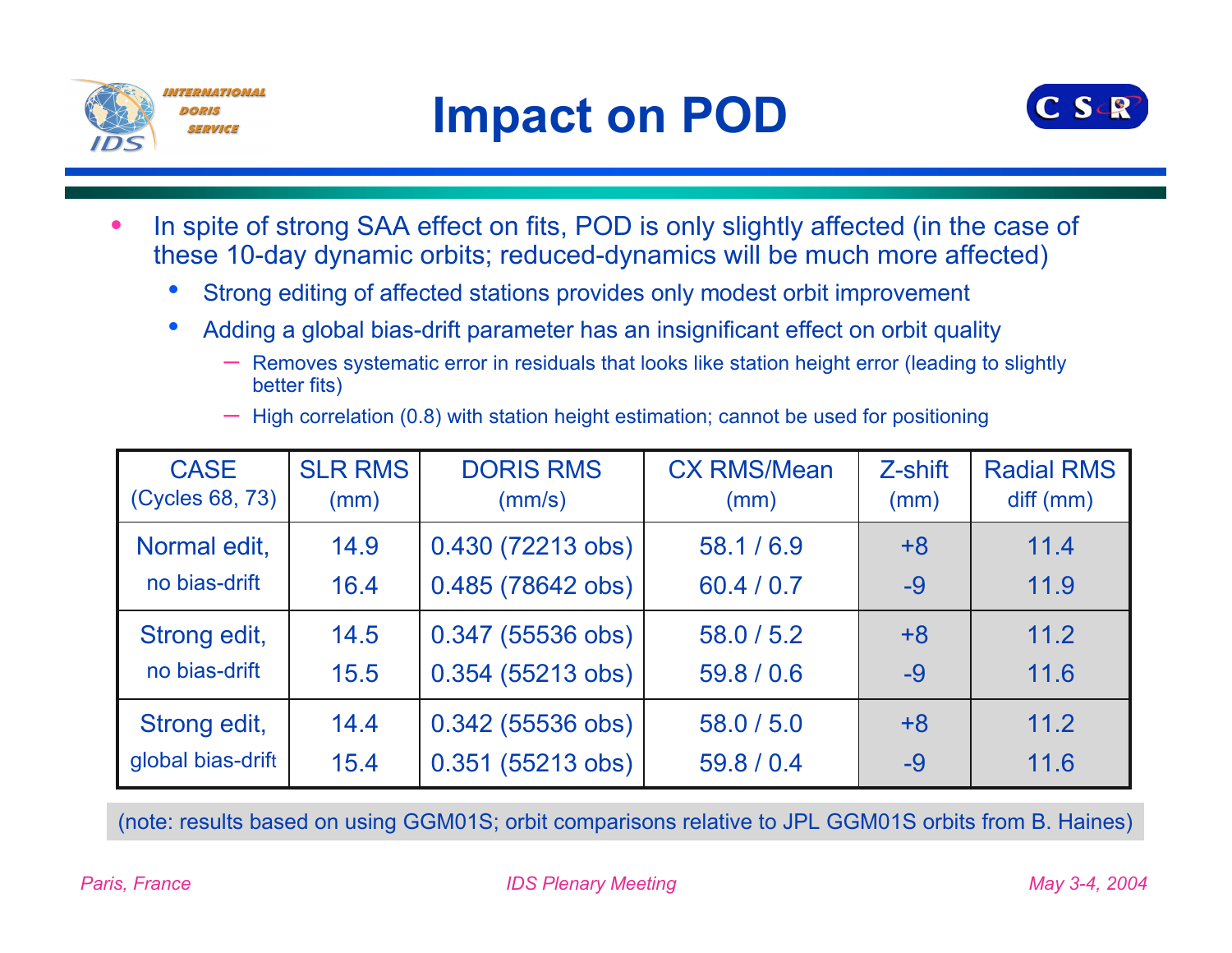



Average difference RMS identical at 12.1 mm with GGM01S (13.7 mm with JGM-3)



No discernable benefit from including bias-drift parameter for POD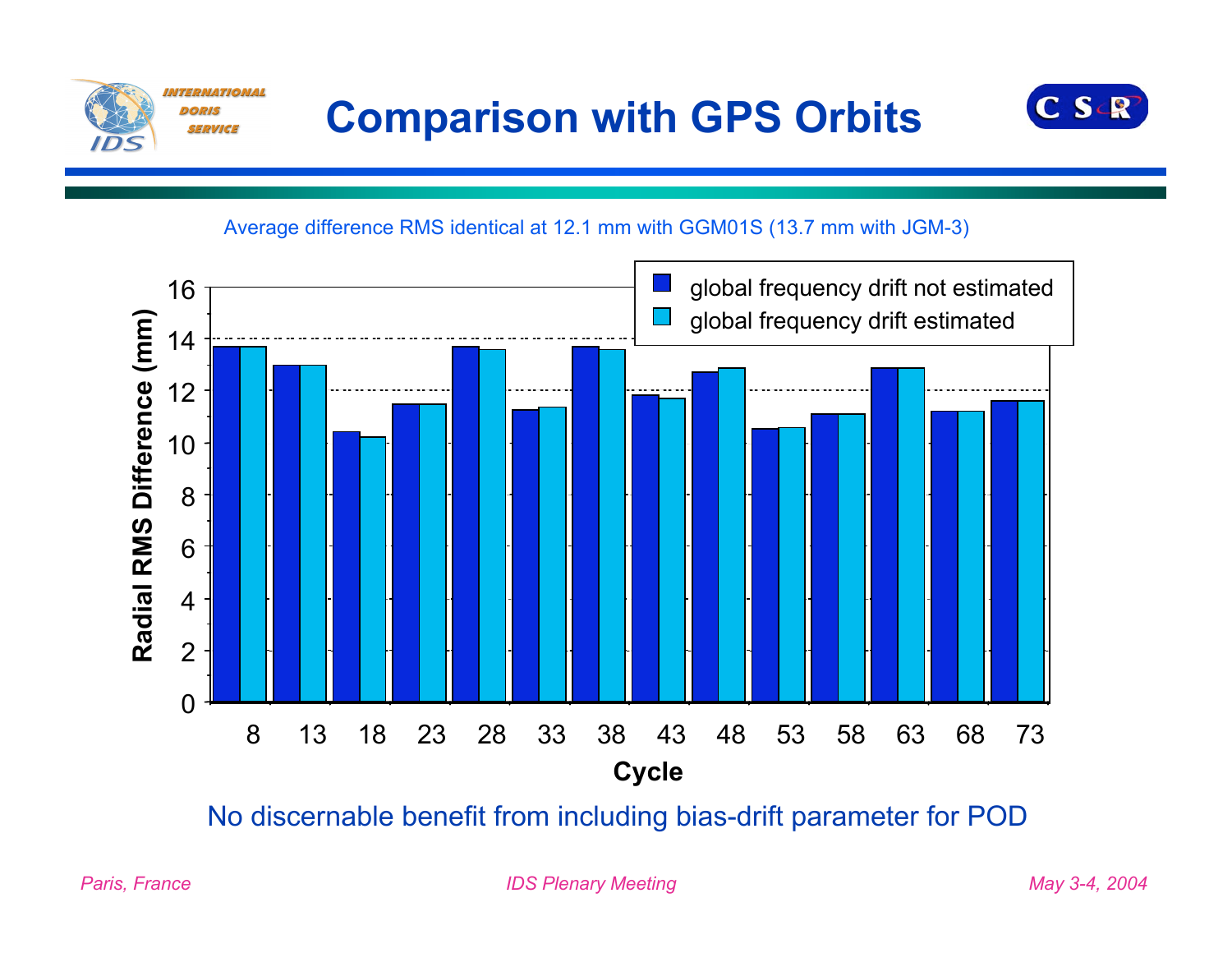



- South Atlantic Anomaly has dramatic effects on data quality for stations in the vicinity
	- Geodetic applications (position/velocity estimation) severely affected for SAA sites
	- Indirect effect on remaining sites through clock model
		- Adding bias-drift parameter can absorb clock model error but is correlated with station heights (correlation coefficient of  $\sim 0.8$ )
- Impact on long-arc orbits is small
	- Some benefit seen with strong editing applied
	- Adding bias-drift parameter improves fits slightly but orbit accuracy not significantly improved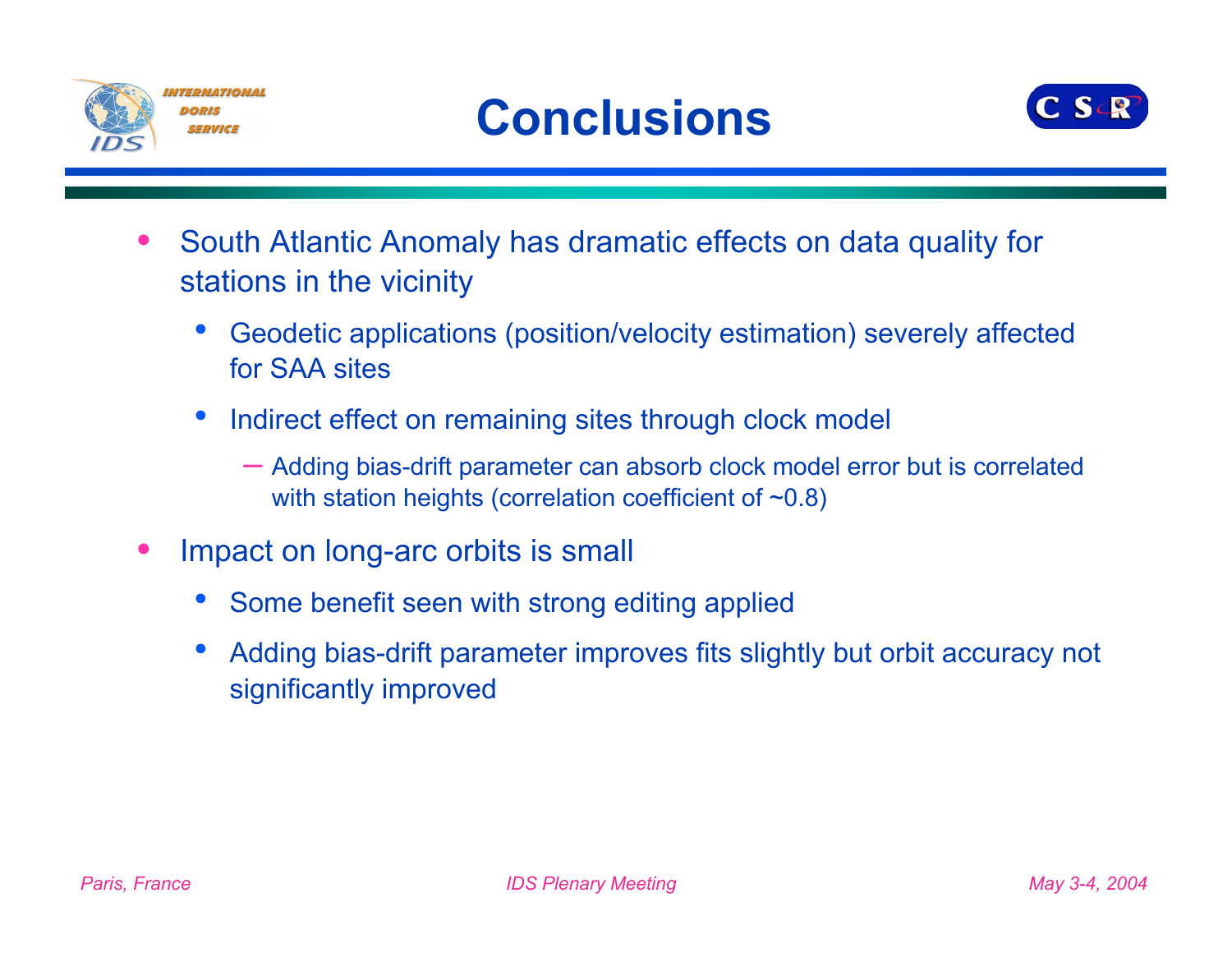

- Troposphere estimation is typically of the form  $\alpha$  (H<sub>drv</sub> + H<sub>wet</sub>)<sub>Z</sub>  $f(\phi)$  or H<sub>dry</sub> +  $\alpha$  H<sub>wet</sub>  $f(\phi)$ where  $\alpha$  is the scale factor and f is the mapping function
- If pressure measurement is reliable, latter formulation may be more effective (GPS, PRARE)
	- *Q: Is meterological information from DORIS stations reliable? Are the equipment monitored or calibrated regularly?*
- Typically, no apriori constraint is applied to  $\alpha$ 
	- This is pessimistic...assumes no confidence in model
	- Early station estimation with DORIS for T/P showed considerably improvement in results using significant apriori constraint on troposphere parameter (few percent)